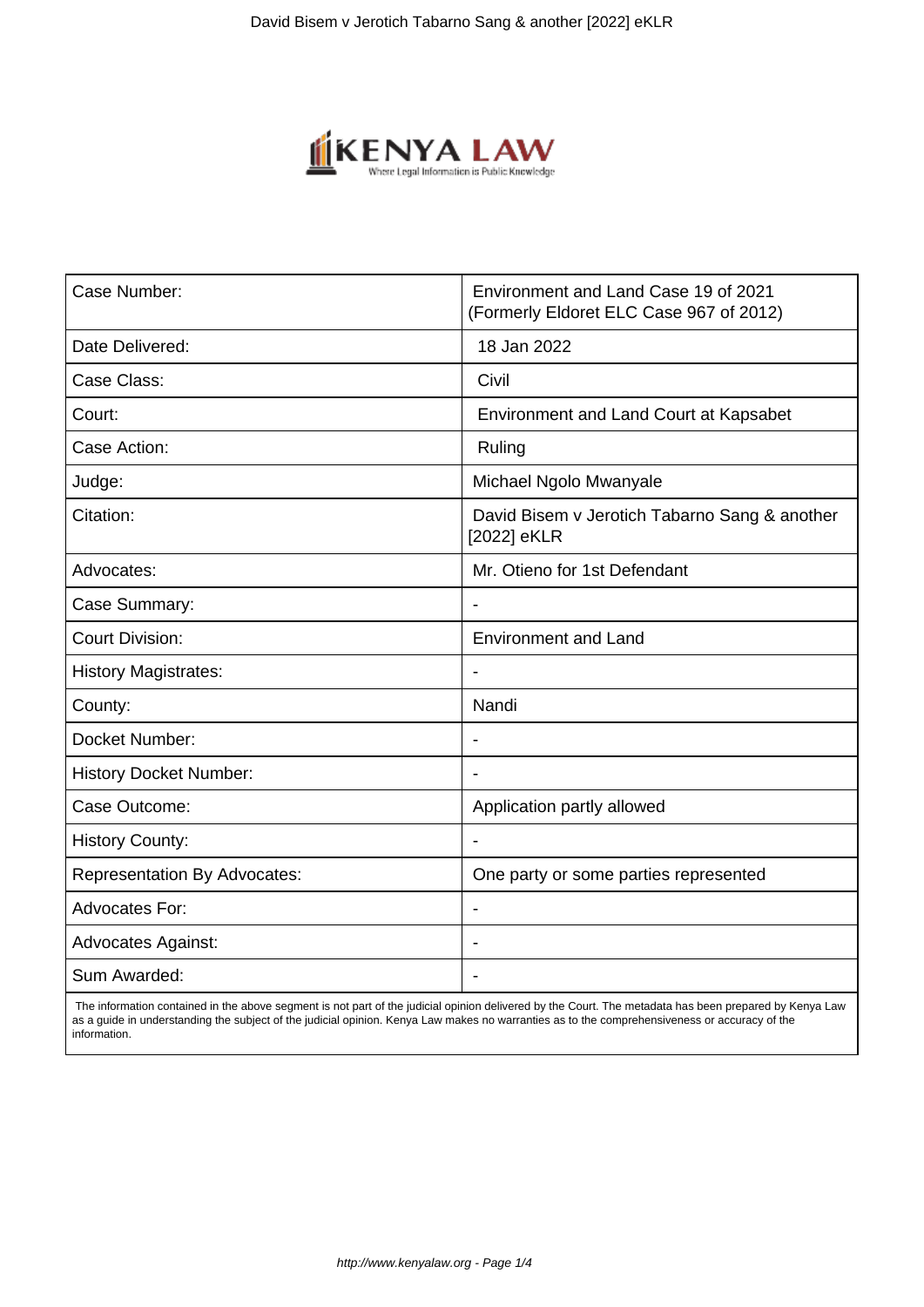## **REPUBLIC OF KENYA**

## **ENVIRONMENT AND LAND COURT OF KENYA**

## **AT KAPSABET**

### **ENVIRONMENT AND LAND CASE NO.19 OF 2021**

## **(FORMERLY ELDORET ELC CASE. NO. 967 OF 2012)**

**DAVID BISEM...................................................................................................................................................PLAINTIFF**

## **-VERSUS-**

**JEROTICH TABARNO SANG..........................................................................................1ST DEFENDANT**

**ESTATE OF JOSEPH ARAP LETING.....................................................................2ND DEFENDANT**

## **RULING**

1. This Court is called upon to determine the Notice of Motion application dated 15<sup>th</sup> October, 2021 filed by the Plaintiff through his Advocates Messrs Anassi Momanyi (hereinafter referred to as 'the Notice of Motion Application' and to determine the 2<sup>nd</sup> Defendants Notice of Preliminary Objection equally dated 15<sup>th</sup> October, 2021 (Hereinafter referred to as "the P.O" filed through the firm of A.H. Malik and Co. Advocates.

2.The Notice of Motion application seeks for a stay of proceedings of this suit pending hearing and determination of Eldoret Court of Appeal Civil Appeal no.46 of 2019 whilst the P.O. seeks to declare this present suit **Res judicata** as the issues raised in this suit were directly in issue in ELDORET P & A NO.120 OF 2010 in RE. ESTATE OF JOSIAH KIBISEM SANG where the parties were the same and the issues and cause of action similar.

3. By way of Background, this suit had been stayed by court orders issued on 25.7.2013 pending the outcome of ELDORET P &A NO.120 OF 2010 RE. ESTATE OF JOSIAH KIBISEM SANG whose Ruling on an application for revocation and annulment of deeds filed by the Plaintiff in this case was delivered on 10.01.2019.

4This suit was thereafter transferred to this Court from Eldoret ELC for hearing and determination. Mr. Momanyi for the Plaintiff conceded that the decision in the Succession Cause had indeed been delivered but that the Plaintiff herein had appealed against the said decision through Eldoret Court of Appeal Civil Application No. 146 OF 2019 and that the suit should thus be stayed pending hearing and determination of the said Appeal.

5. Parties were then directed to move the court appropriately, where after the Plaintiff filed the notice of motion application and the  $2<sup>nd</sup>$  Defendant filed the P.O. The suit against the 1<sup>st</sup> defendant is said to have abated as the she is now deceased and no substitution in respect thereof had been made.

6. Written Submission by both parties were filed and now this ruling.

### **THE NOTICE OF MOTION APPLLICATION vs THE PRELIMANARY OBJECTION**

7. The Notice of Motion Application seeks that this suit be stayed pending hearing and determination of Eldoret Court of Appeal Civil Appeal no.46 of 2019, the application is supported by the affidavit of the Plaintiff who has annexed a copy of the front page of the Record of Appeal including the Memorandum of Appeal in Eldoret Court of Appeal Civil Appeal no. 46 of 2019.

8. No Replying affidavit in respect of the application was filed however a Preliminary Objection to the suit was filed and shall be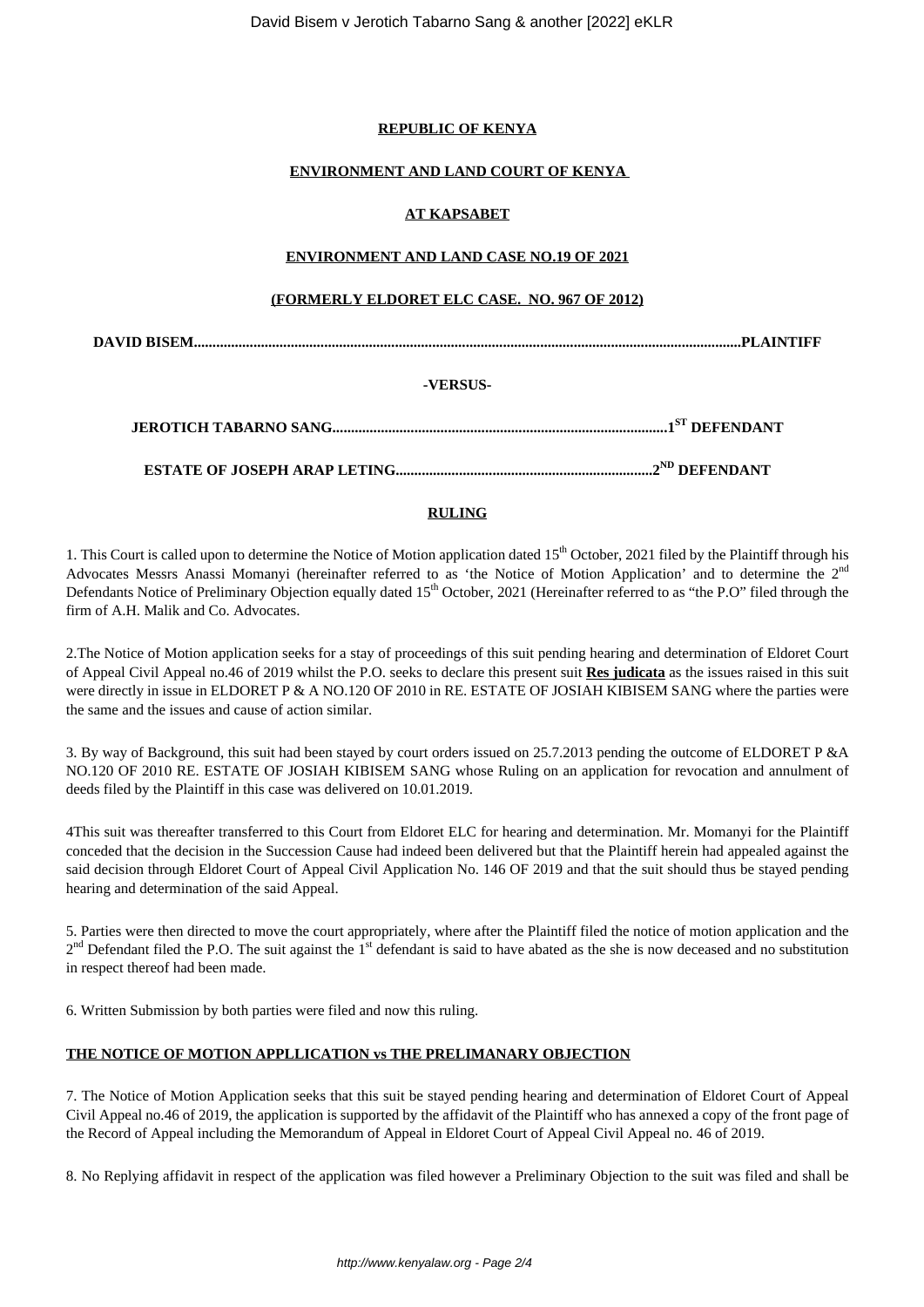deemed as the Grounds of Opposition. In support of the Application the Plaintiff has filed submissions where in he submits that he ought only to demonstrate that there is a pending appeal and that the appeal is related to the suit herein. The plaintiff has demonstrated the above by annexing a copy of the record of appeal as well as the Memorandum of Appeal.

9.In opposition to the application the  $2<sup>nd</sup>$  Defendant through the P.O which has been deemed to be Grounds of opposition has raised the issue that thus suit is Resjudicata as the decision in Eldoret in ELDORET P&A 120 of 2010 relates to the same issues and same parties.

10. In support of this position the 2nd Defendant has Placed reliance on the decision in Eldoret P & A NO.120 OF 2010 **Re: Estate of JOSIAH KIBISEM SANG** as well as the Court of Appeal decision in **CIVIL APPEAL NO.36 OF 1996 UHURU HIGHWAY DEVELOPMENT LIMITED VS CENTRAL BANK OF KENYA and KENYA COMMERCIAL BANK LIMITED VS BENJOH AMALGAMATED LIMITED CIVIL APPEAL NO.107 OF 2010** on the proposition that this suit is Res judicata mainly on the grounds as stated in section 7 of the Civil Procedure Act in that the parties in the Succession cause are the same, the cause of action and the subject matter including the fraudulent transfers of titles are the same hence in view of the decision in the succession cause this suit is thus **Resjudicata** .

11. Whereas the two Court of Appeal decisions were the leading decisions on the doctrine of Res judicata, the Plaintiff has however placed reliance on the Supreme Court decision in **JOHN FLORENCE MARITIME SERVICES LIMITED VS CABINET SECRETARY TRANSPORT & INFRASTRUCTURE AND 3 OTHERS (2021) EKLR** which provides, interalia that;

12. "For Res judicata to be invoked in a civil matter the following elements must be demonstrated:

#### **a) There is a former Judgment or order which was final;**

**b) The Judgment or order was on merit;** 

**c) The Judgment or order was rendered by a court having jurisdiction over the subject matter and the parties; and**

### **d) There must be between the first and the second action identical parties, subject matter and cause of action.'**

13.The above summation is therefore the leading principles on the doctrine of Res judicata. Whereas there is indeed a former judgment on merit in a former suit between the parties herein, over the same subject matter and cause of action, there is pending an appeal in the Court of Appeal over the said decision, hence the decision in ELDORET P&A 120 0F 2020 is not a final decision.

14. For the above reason and until the Court of Appeal renders its decision on the appeal, this suit shall be stayed., the Notice of Motion application dated 15.10.2021 is therefore allowed and the P.O is hereby dismissed.

15. Orders accordingly.

### **DATED AT KAPSABET THIS 18TH DAY OF JANUARY, 2022.**

### **M. N. MWANYALE**

# **JUDGE.**

Ruling delivered in the presence of: -

**Mr. Otieno for 1st Defendant** 

**No appearance for Mr. Momanyi for Plaintiff** 

## **No appearance for Mr. Orina for 2nd Defendant**